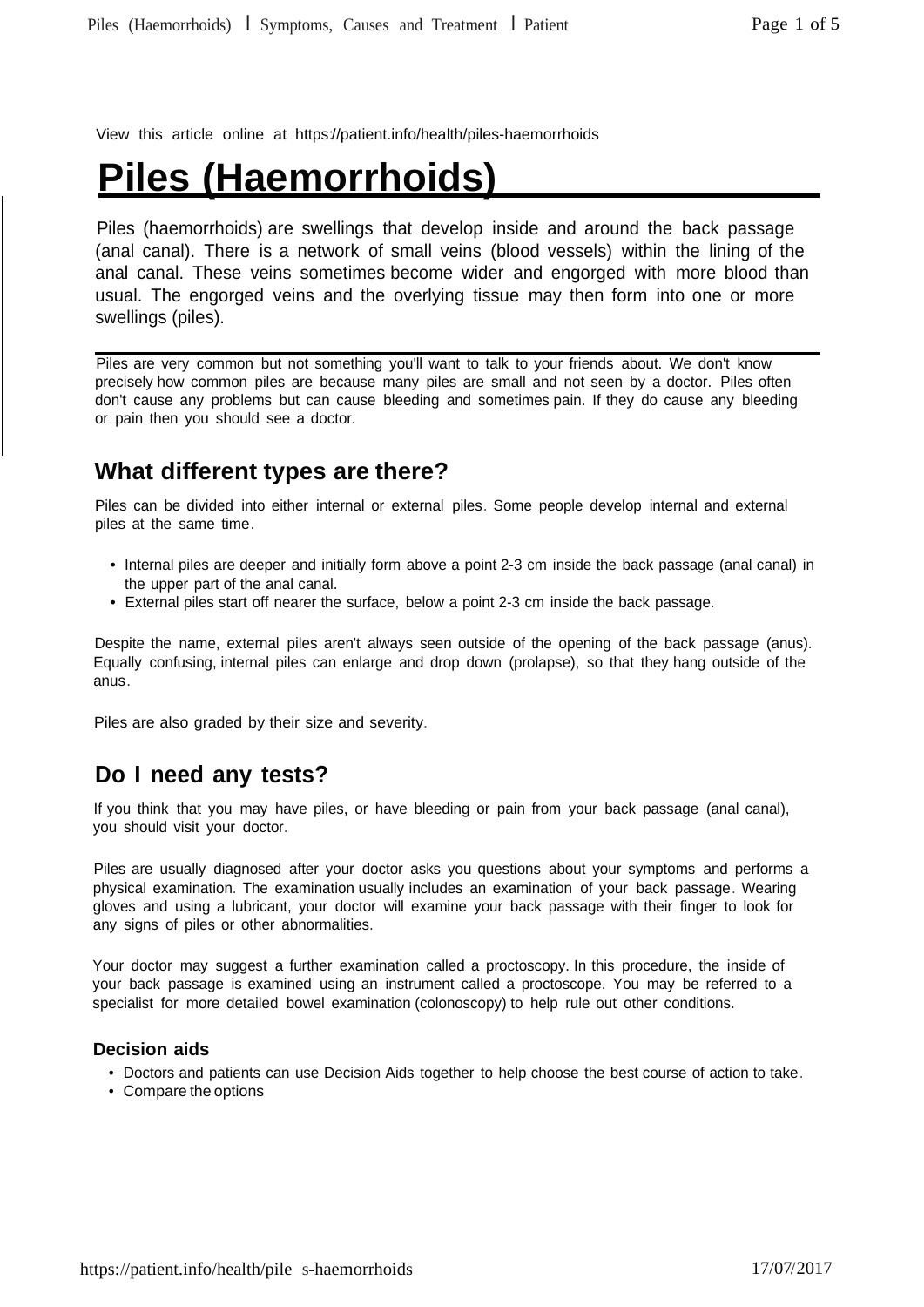### **What are the symptoms of piles?**

Symptoms can vary depending on the size, position and grade of the pile:

- Grade 1are small swellings on the inside lining of the anal canal. They cannot be seen or felt from outside the opening of the back passage (anus). Grade 1 piles are common. In some people they enlarge further to grade 2 or more.
- Grade 2 are larger. They may be partly pushed out from the anus when you go to the toilet, but quickly spring back inside again.
- Grade 3 hang out from the anus when you go to the toilet. You may feel one or more as small, soft lumps that hang from the anus. However, you can push them back inside the anus with a finger.
- Grade 4 permanently hang down from within the anus, and you cannot push them back inside. They sometimes become quite large.



Sometimes there are no symptoms and may not realise that you have any piles.

The most common symptom is bleeding after going to the toilet to pass stools (faeces). The blood is usually bright red and may be noticed on the toilet tissue, in the toilet pan or coating the stools.

A pile can hang down (prolapse) and can be felt outside the back passage. Often, it can be pushed back up after you have been to the toilet. However, more severe piles remain permanently prolapsed and cannot be pushed back up inside.

Small internal piles are usually painless. Larger piles may cause a mucous discharge, some pain, irritation and itch. The discharge may irritate the skin around the anus. You may have a sense of fullness in the anus, or a feeling of not fully emptying your back passage when you go to the toilet.

# **What are the complications of piles?**

A possible complication of piles that hang down is that they can 'strangulate'. This means that the blood supply to the pile has been cut off. A blood clot (thrombosis) can form within the pile. This causes really severe pain if it occurs. The pain usually reaches a peak after 48-72 hours and then gradually goes away over 7-10 days.

### **What causes piles?**

The lining of the back passage (anal canal) contains many blood vessels (veins). There seem to be certain changes in the veins within the lining of the back passage that cause the pile(s) to develop. The lining of the back passage and the veins become much larger and this can then cause a swelling and develop into a pile.

However, we don't know exactly what causes a pile. Some piles seem to develop for no apparent reason. It is thought that there is an increased pressure in and around the opening of the back passage (anus). This is probably a major factor in causing haemorrhoids in many cases. If you delay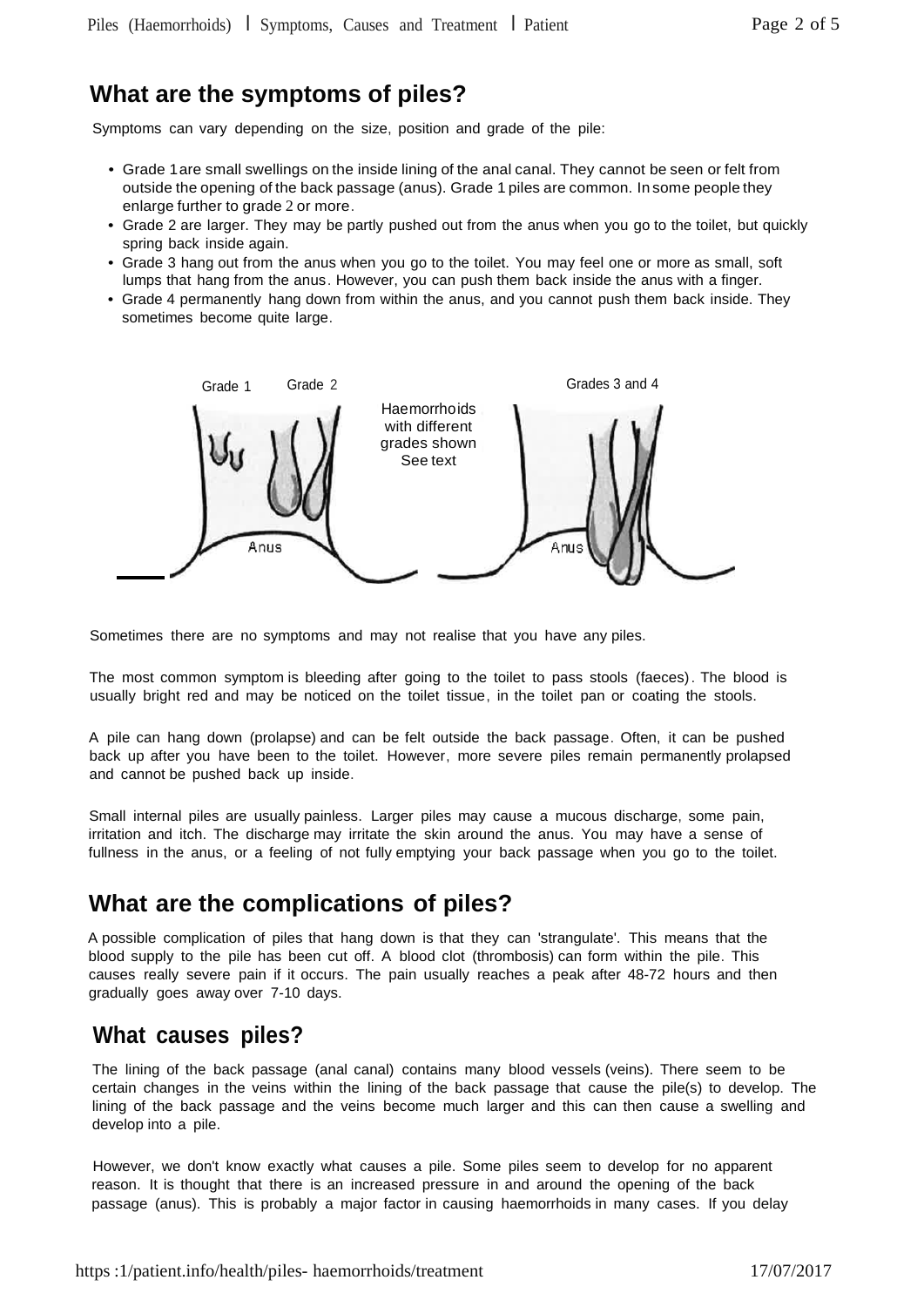going to the toilet and need to strain when on the toilet then this can increase the pressure and so makes it more likely that a pile will develop.

About half of everyone in the UK develop one or more piles at some stage of their life.

# **What makes piles more likely?**

There are certain situations that increase the chance of piles developing :

- **Constipation,** passing large stools (faeces), and straining at the toilet. These increase the pressure in and around the veins in the anus and seem to be a common reason for piles to develop.
- **Being overweight.** This increases your risk of developing piles.
- **Pregnancy.** Piles are common during pregnancy. This is probably due to pressure effects of the baby lying above the rectum and anus, and also the affect that the change in hormones during pregnancy can have on the veins. Piles occurring during pregnancy often go away after the birth of the child.
- **Ageing.** The tissues in the lining of the anus may become less supportive as we become older.
- **Hereditary factors.** Some people may inherit a weakness of the wall of the veins in the anal region.
- Other possible causes of piles include **heavy lifting** or a **persistent (chronic) cough.**

### **What are the treatments for piles?**

#### **Avoid constipation and straining at the toilet**

Keep the stools (faeces) soft, and don't strain on the toilet. You can do this by:

- **Eating plenty of fibre** (for example, fruit, vegetables, cereals and wholegrain bread).
- **Have lots to drink.** Most sorts of drink will do but too much alcohol and caffeine should be avoided.
- **Fibre supplements.** If a high-fibre diet is not helping, you can take fibre supplements (bulking agents) such as ispaghula, methylcellulose, bran or sterculia.
- **Avoid painkillers that contain codeine,** such as co-codamol, as they are a common cause of constipation. However, simple painkillers such as paracetamol may help.
- **Toileting.** Go to the toilet as soon as possible after feeling the need. Do not strain on the toilet.
- **Regular exercise** helps to reduce constipation.

These measures will often ease symptoms such as bleeding and discomfort. It may be all that you need to treat small and non-prolapsing piles (grade 1). Small grade 1 piles often settle down over time.

See separate leaflets called Constipation in Adults, Constipation in Children and Fibre and Fibre Supplements for more details.

#### **Ointments, creams and suppositories**

Various preparations and brands are commonly used. They do not cure piles. However, they may ease symptoms such as discomfort and itch.

- A bland soothing cream, ointment, or suppository may ease discomfort.
- One that contains an anaesthetic may ease pain better. You should only use one of these for short periods at a time (5-7 days).
- Preparations which contain a corticosteroid for treating piles may be advised by a doctor if there is a lot of inflammation around the piles. This may help to ease itch and pain. You should not normally use a steroid cream or ointment for longer than one week at a time.

### **What procedures are used to treat piles?**

#### **Banding treatment**

Banding is the most commonly used procedure, especially for grade 2 and 3 piles. It may also be done to treat grade 1 piles which have not settled with the simple advice and treatment outlined above.

This procedure is usually done by a surgeon in an outpatient clinic. A haemorrhoid is grasped by the surgeon with forceps or a suction device. A rubber band is then placed at the base of the haemorrhoid. This cuts off the blood supply to the haemorrhoid which then dies and drops off after a few days. The tissue at the base of the haemorrhoid heals with some scar tissue.

https :1/patient.info/health/piles- haemorrhoids/treatment 17/07/2017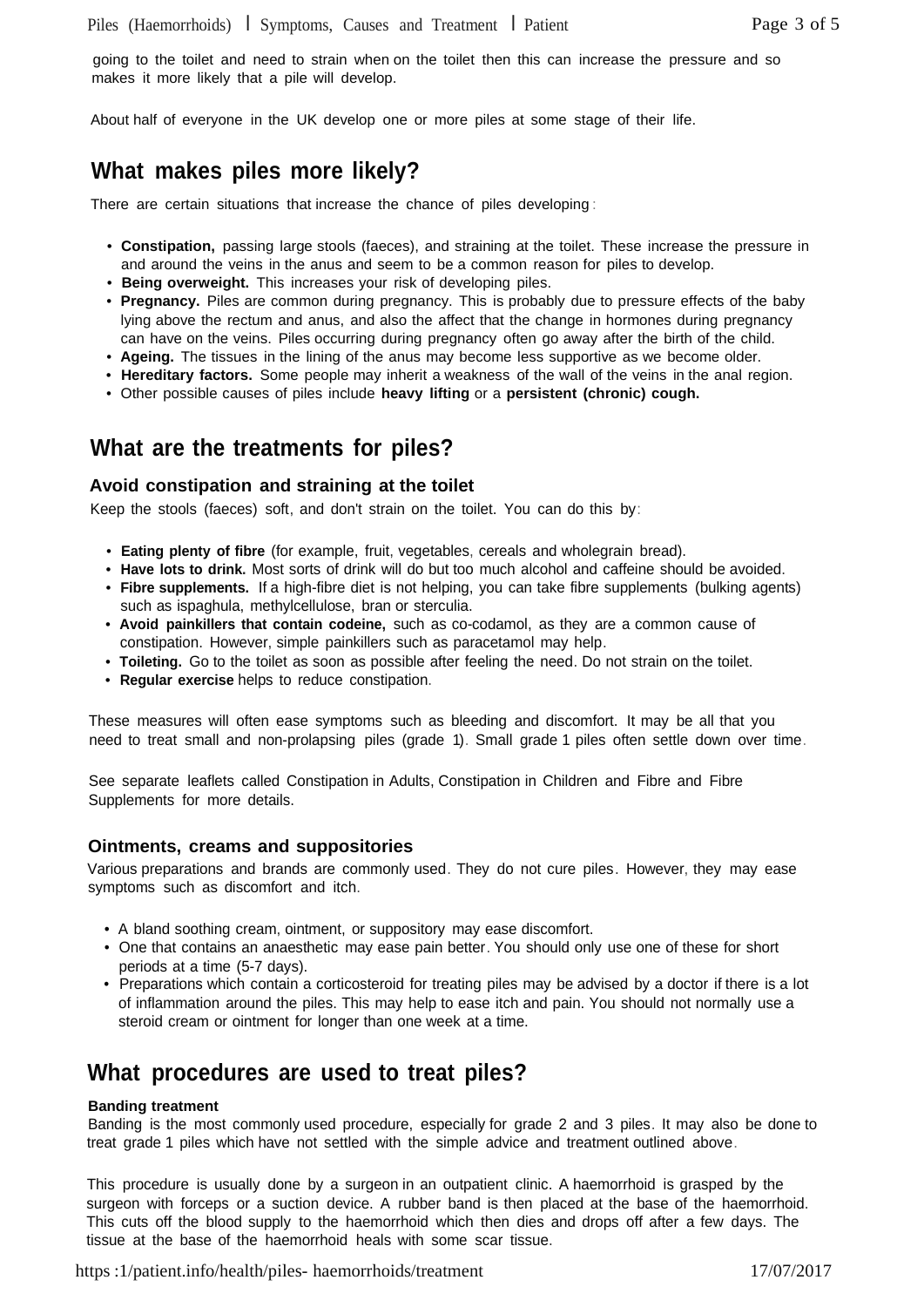Banding of internal piles is usually painless, as the base of the haemorrhoid originates above the anal opening in the very last part of the gut where the gut lining is not sensitive to pain.

In about 8 in 10 cases, the piles are cured by this technique. In about 2 in 10 cases, the piles come back at some stage. (However, you can have a further banding treatment if this occurs.) Piles are less likely to come back after banding if you do not become constipated and do not strain on the toilet (as described above).

A small number of people have complications following banding, such as bleeding, infection or ulcers forming at the site of a treated haemorrhoid, or urinary problems.

#### **Injection sclerotherapy**

Phenol in oil is injected into the tissues at the base of the piles. This causes a scarring (fibrotic) reaction which obliterates the blood vessels going to the piles. The piles then die and drop off, similar to after banding.

#### **Infrared coagulation/photocoagulation**

This method uses infrared energy to burn and cut off the circulation to the haemorrhoid, which causes it to shrink in size. It seems to be as effective as banding treatment and injection sclerotherapy for firstand second-degree piles.

#### **Diathermy and electrotherapy**

This uses heat energy to destroy the piles. They appear to have similar success rates as infrared coagulation and the risk of any complications is low.

### **What are the surgical options?**

#### **Haemorrhoidectomy (the traditional operation)**

An operation to cut away the haemorrhoid(s) is an option to treat grade 3 or 4 piles or for piles not successfully treated by banding or other methods. The operation is done under general anaesthetic and is usually successful. However, it can be quite painful in the days following the operation.

#### **Stapled haemorrhoidopexy**

A circular stapling gun is used to cut out a circular section of the lining of the back passage (anal canal) above the piles. This has the effect of pulling the piles back up the back passage. It also has the effect of reducing the blood supply to the piles and so they shrink as a consequence. Because the cutting is actually above the piles, it is usually a less painful procedure than the traditional operation to remove the piles.

#### **Haemorrhoidal artery ligation**

The small arteries that supply blood to the piles are tied (ligated). This causes the haemorrhoid(s) to shrink.

### **What about strangulated or thrombosed piles?**

"

Strangulated or thrombosed piles are uncommon but usually very painful. Treatments usually include bed rest, medication for pain relief, hot baths, ice packs and keeping your stools (faeces) soft (see above). Surgery may, rarely, be needed to remove the haemorrhoid.